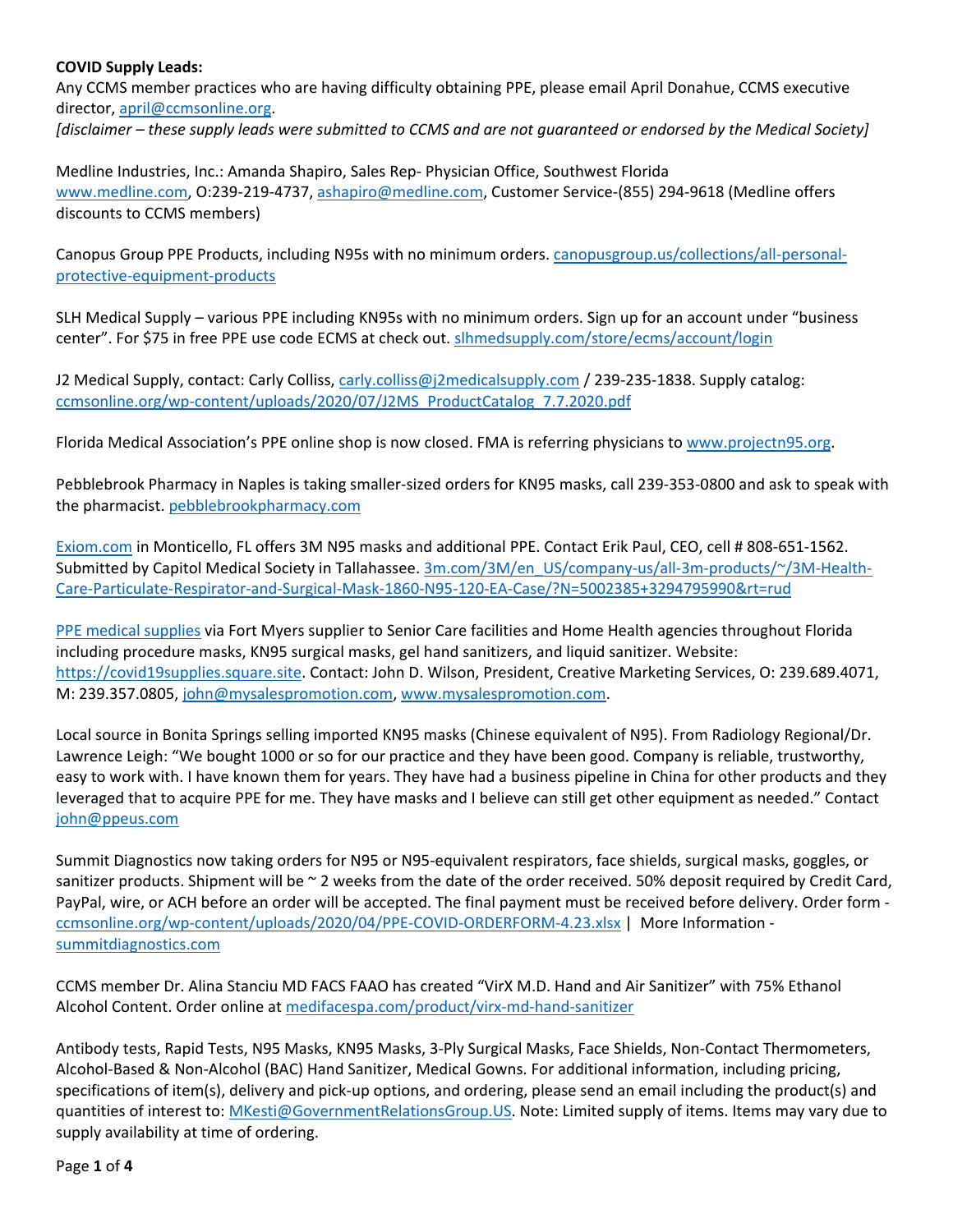Allegra Naples now has PPE equipment available. All are FDA and CE certified. Also available are custom social distancing signage and floor graphics. Contact Allyson Lawary, Account Manager - allysonl@allegranaples.com, Office: 239.643.2442 | Cell: 239.293.6757. More Information at ccmsonline.org/wp-content/uploads/2020/04/82936-Allegra-PPE‐Flyer.pdf (additional items not listed might also be available upon request)

CCMS Member Dr. Joseph Magnant (Vein Specialists) is sewing scrub hats for healthcare workers and re‐buffs from recycled t‐shirts for masks. The scrub hats and re‐buffs are FREE, but any donations made will help support the Ronald McDonald House of SWFL meal program. Prior to the COVID‐19 people could go make meals for the families staying at the house. Now RMH is asking for gift cards or cash donation to offset having to buy meals. Learn more on the Vein Specialists' GoFundMe page ‐ gofundme.com/f/handmade‐scrub‐hats‐for‐health‐care‐ workers?utm\_source=customer&utm\_medium=email&utm\_campaign=p\_cp+share-sheet

Host Apparel, a local supplier of uniforms, signage and promotional items, has lowered the minimum order requirement for its supply of KN95 and disposable non-hospital masks. Available from Host Apparel are KN95 FFP2 masks and CEcertified FFP2 disposable masks. Two‐ounce bottles of hand sanitizer (blank or branded with your logo) are also available. A limited supply is available for air delivery. For product information, pictures and quantity pricing, contact hostapparel@msn.com or call (239) 745‐5780, hostapparel.com. – from Gulfshore Business

Healthcare Logiix Systems: COVID-19 Emergency Supplies Catalog ccmsonline.org/wpcontent/uploads/2020/03/HLS\_COVID\_Supplies-Catalog\_200325.pdf | Price Sheet / Order Form ccmsonline.org/wpcontent/uploads/2020/03/HLS\_COVID\_Supplies-Price-List\_small\_200327.pdf – submitted by Dr. Rebekah Bernard

Donovan Biotechnology Company ICU Ventilators & PPE COVID-19 - ccmsonline.org/wp-content/uploads/2020/03/ICU-Ventilators‐PPE‐COVID19‐Donovan‐Biotechnology‐LLC.pdf – submitted by Dr. Betsy Brothers

Trudy Stemen, Supply List at ccmsonline.org/wp‐content/uploads/2020/03/Medical‐Supplies.xlsx 239‐594‐0213, tstemen@allwaterexcursions.com

Minthis Masks PPE Supply contact: Joerg "Sashy" Zachmann, 239-821-9608 / ccmsonline.org/wpcontent/uploads/2020/04/Minthis‐Mask‐PDF.pdf – submitted by Dr. Rebecca Rock

Testing Supply contact: Jason M. Fisher, jfisher@jmscientific.com, JM Scientific, 320-274-1393 – submitted by Dr. Carlos Portu

I have manufactured and have ready for sale reusable face masks for \$17 a piece if you know anyone that needs them please contact me directly. ‐ Dr. Leela Bolla MD AGSF, 239‐777‐1973, bouldercolrb@gmail.com

Supplies from Proforma Dynamic Image Solutions, O 239.592.0086, M 239.269.5463, barbara.scheipe@proforma.com: https://www.proforma.com/pfgimg/2020\_PPE/PowerPoints/DisposableCivilUseIsolationGowns\_Customer.pptx https://www.proforma.com/pfgimg/2020\_PPE/PowerPoints/DisposableMasks\_Customer.pptx https://www.proforma.com/pfgimg/2020\_PPE/PowerPoints/EyeProtection\_Customer.pptx https://www.proforma.com/pfgimg/2020\_PPE/PowerPoints/KN95-Masks\_Customer.pptx

Creative Scrubs & Uniforms, powered by Southwest Florida‐based Creative Marketing Services, is offering disposable Procedure Masks, KN95 Surgical Masks and hand sanitizers. Products are in stock and ready for shipment from its Houston warehouse. All products are FDA‐ and CE‐approved. As a courtesy to local healthcare providers, the minimum order requirement has been reduced. A portion of the proceeds collected during the COVID‐19 pandemic crisis will be donated to local nonprofit healthcare agencies serving those less fortunate. Email john@mysalespromotion.com or call (239) 357‐0805 for samples, a product sheet, pricing and an order form. – as shown in Gulfshore Business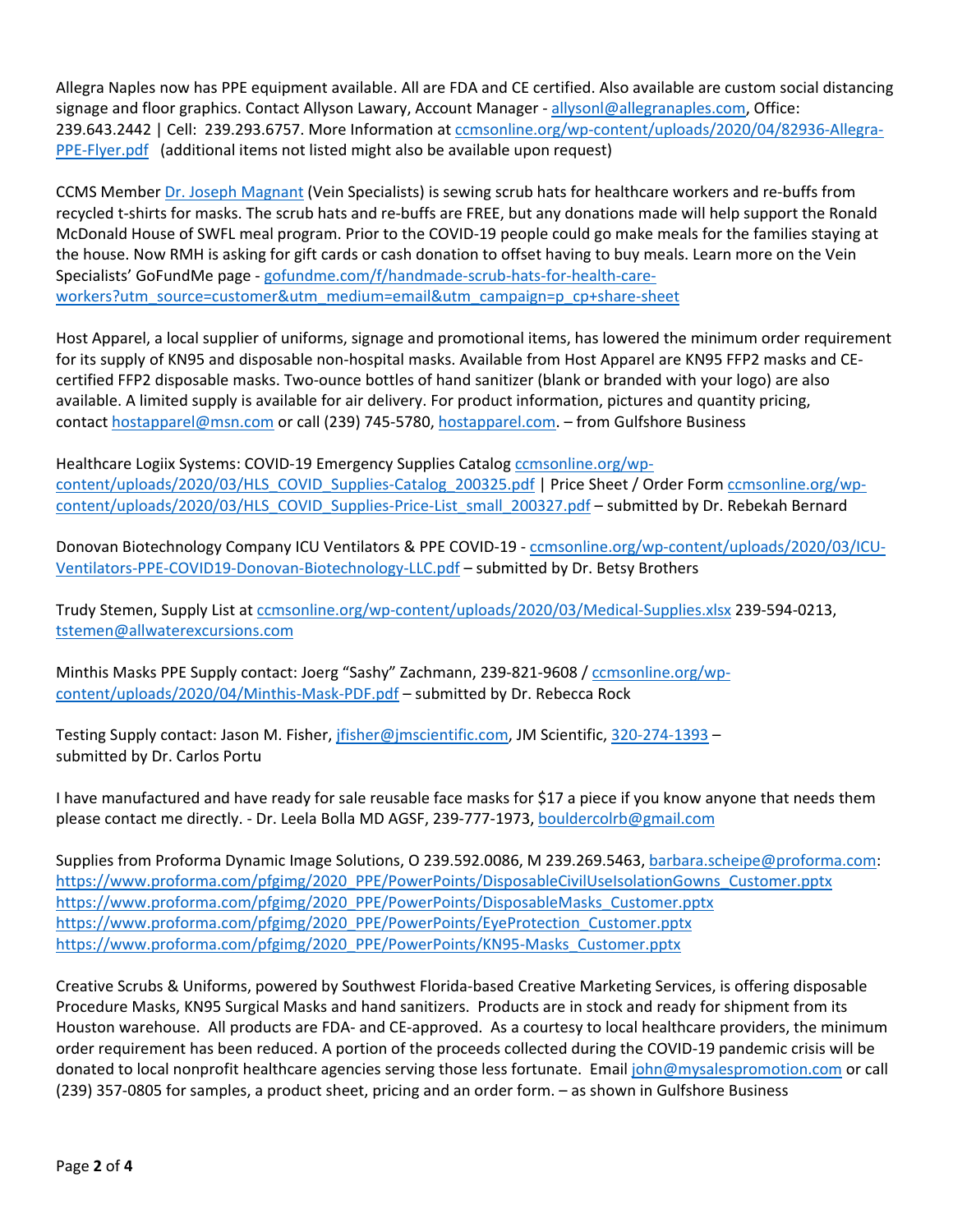Crown Sanitizer has an order of 5000 gallons of hand sanitizer in bulk quantities landing in Lee county next week. We wanted to extend special pricing and the opportunity for your members to pre-order if needed before opening this product up to the general public and non‐essential businesses. The hand sanitizer meets and exceeds all suggested formulations by FDA, WHO, and the CDC and is at a concentration of 80% ethyl alcohol and contains hydrogen peroxide. This was specifically formulated as a no frills bulk hand sanitizer for the healthcare industry during the shortages we are currently facing. It will come in gallon sizes and is great for refilling your current containers or dispensers and making sanitary wipes. If you are interested in extending this offer to your member and our medical professionals here in Lee and Collier, please let me know. - Mathew Lynch, crownsanitizer@gmail.com

A Naples‐area businessman wants medical professionals to know that his local wholesale restaurant supply store has disinfectant, gloves and other hard‐to‐find supplies such as toilet paper and paper towels. "We just want to get the word out because they need it and we have it," says Rudy Ambrosi, owner of Pro‐Edge Paper and Sclafani Imported Italian Food Market, 3910 Domestic Ave., East Naples. "I had a couple of doctors come in and said they can't get supplies. They need everything. We have tons for everybody." Ambrosi said he also has an order of masks and hand sanitizer scheduled to come in next week. For more information, visit proedgepaper.com. (239) 304-8000 – as shown in Gulfshore Business

D. Lacquaniti Bespoke dlacquaniti.com is now making special medical masks. Domenic Lacquaniti's clothing shop is now a mask‐making factory, putting leftover pieces of fabric to good use. This information originally appeared on *WINK News*. More details https://www.winknews.com/2020/03/25/naples‐custom‐clothing‐shop‐making‐beautiful‐medical‐ masks‐saving‐jobs/

Dean Sarnes has PPEs for doctors, P100 grade rubber face masks. Potentially to donate. 239.572.2353



Cheney Brothers – paper goods, some PPE, etc. Referred by Dr. David Wilkinson

I was contacted by a local rep I use for my wrist fracture cases regarding PPE. She is now representing a line of PPE, and I attached a photo with a list of the products available. If anyone is interested in purchasing please send her an email. I believe the cost is based on volume purchased. Her name and email contact are as follows: Amanda Nicita anicita1@gmail.com – submitted by Dr. Carmella Fernandez [photo below]

Note from Amanda: We are currently working on providing and filling some smaller orders such as needs for Doctors offices and clinics. Previously we have been only able to source in bulk. N-95 masks are currently \$5.25. We are FDA approved and listed on the CDC manufacturer website of approval. I am hoping to gather anyone's info that may need some and submit on Thursday. Our lead time is 10 days for arrival. If you know of anyone in need, please share my info publicly. I want to help any of my frontliners and physicians gather what they need and not have to reuse reprocessed *unverified masks.* 

Thank You! Amanda Nicita, MedSource, (727)463-2346 (It was just this week [4/6] we are making it work to do this *without the bulk order requirement.*